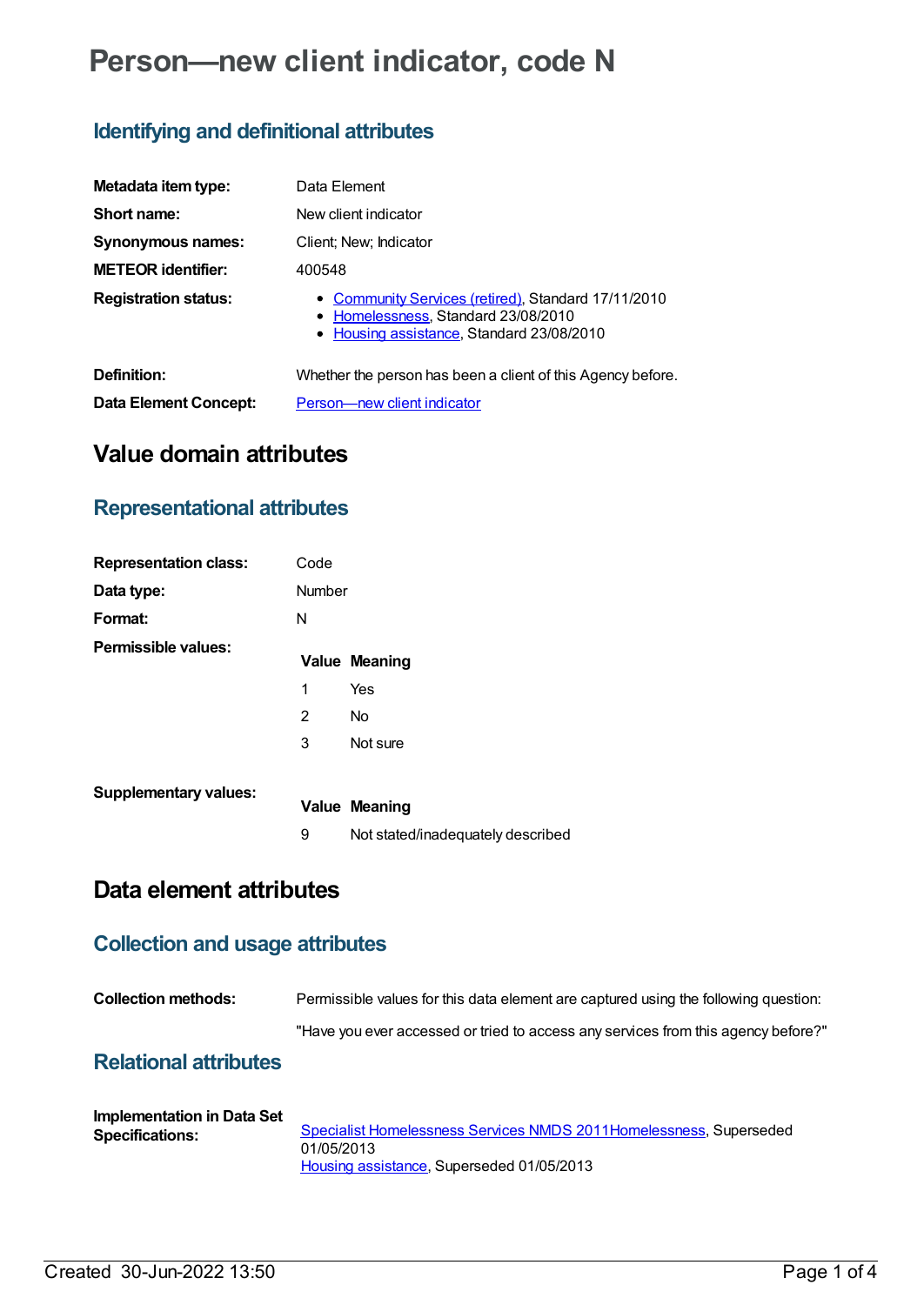#### *Implementation start date:* 01/07/2011

#### *DSS specific information:*

In the Specialist Homelessness Services NMDS, this data element is used to gain an idea of the 'trend of homelessness'. It does this by collecting data as to whether or not the presenting person has accessed a specialist homelessness agency before.

Specialist [Homelessness](https://meteor.aihw.gov.au/content/508954) Services NMDS 2012-1[3Homelessness](https://meteor.aihw.gov.au/RegistrationAuthority/14), Superseded 01/05/2013 Housing [assistance](https://meteor.aihw.gov.au/RegistrationAuthority/11), Superseded 01/05/2013

*Implementation start date:* 01/07/2012

*Implementation end date:* 30/06/2013

*DSS specific information:*

In the Specialist Homelessness Services NMDS, this data element is used to gain an idea of the 'trend of homelessness'. It does this by collecting data as to whether or not the presenting person has accessed a specialist homelessness agency before.

Specialist [Homelessness](https://meteor.aihw.gov.au/content/505626) Services NMDS 2013-1[4Homelessness](https://meteor.aihw.gov.au/RegistrationAuthority/14), Superseded 26/08/2014

Housing [assistance](https://meteor.aihw.gov.au/RegistrationAuthority/11), Superseded 26/08/2014

*Implementation start date:* 01/07/2013

*Implementation end date:* 30/06/2014

*Conditional obligation:*

In the Specialist Homelessness Services NMDS, this item is only asked of clients.

*DSS specific information:*

In the Specialist Homelessness Services NMDS, this data element is used to gain an idea of the 'trend of homelessness'. It does this by collecting data as to whether or not the presenting person has accessed a specialist homelessness agency before.

Specialist [Homelessness](https://meteor.aihw.gov.au/content/581255) Services NMDS 2014-1[5Homelessness](https://meteor.aihw.gov.au/RegistrationAuthority/14), Superseded 24/11/2016 Housing [assistance](https://meteor.aihw.gov.au/RegistrationAuthority/11), Superseded 24/11/2016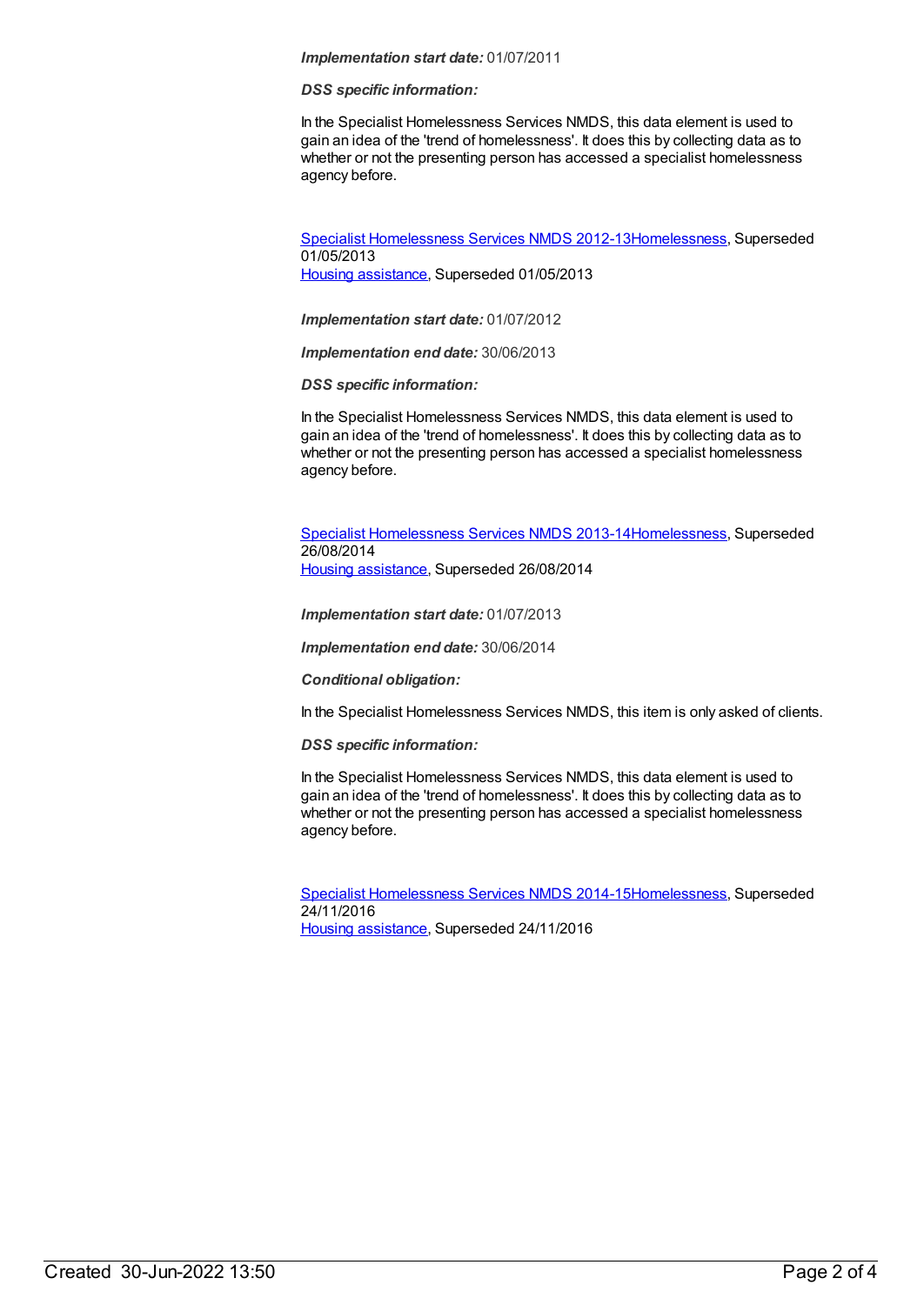*Implementation start date:* 01/07/2014

*Implementation end date:* 30/06/2015

*Conditional obligation:*

In the Specialist Homelessness Services NMDS, this item is only asked of clients.

*DSS specific information:*

In the Specialist Homelessness Services NMDS, this data element is used to gain an idea of the 'trend of homelessness'. It does this by collecting data as to whether or not the presenting person has accessed a specialist homelessness agency before.

### Specialist [Homelessness](https://meteor.aihw.gov.au/content/658005) Services NMDS 2015-1[7Homelessness](https://meteor.aihw.gov.au/RegistrationAuthority/14), Superseded 24/11/2016

*Implementation start date:* 01/07/2015

*Implementation end date:* 30/06/2017

*Conditional obligation:*

In the Specialist Homelessness Services NMDS, this item is only asked of clients.

*DSS specific information:*

In the Specialist Homelessness Services NMDS, this data element is used to gain an idea of the 'trend of homelessness'. It does this by collecting data as to whether or not the presenting person has accessed a specialist homelessness agency before.

Specialist [Homelessness](https://meteor.aihw.gov.au/content/650006) Services NMDS 2017-1[9Homelessness](https://meteor.aihw.gov.au/RegistrationAuthority/14), Superseded 10/08/2018

*Implementation start date:* 01/07/2017

*Implementation end date:* 30/06/2019

*Conditional obligation:*

In the Specialist Homelessness Services NMDS, this item is only asked of clients.

*DSS specific information:*

In the Specialist Homelessness Services NMDS, this data element is used to gain an idea of the 'trend of homelessness'. It does this by collecting data as to whether or not the presenting person has accessed a specialist homelessness agency before.